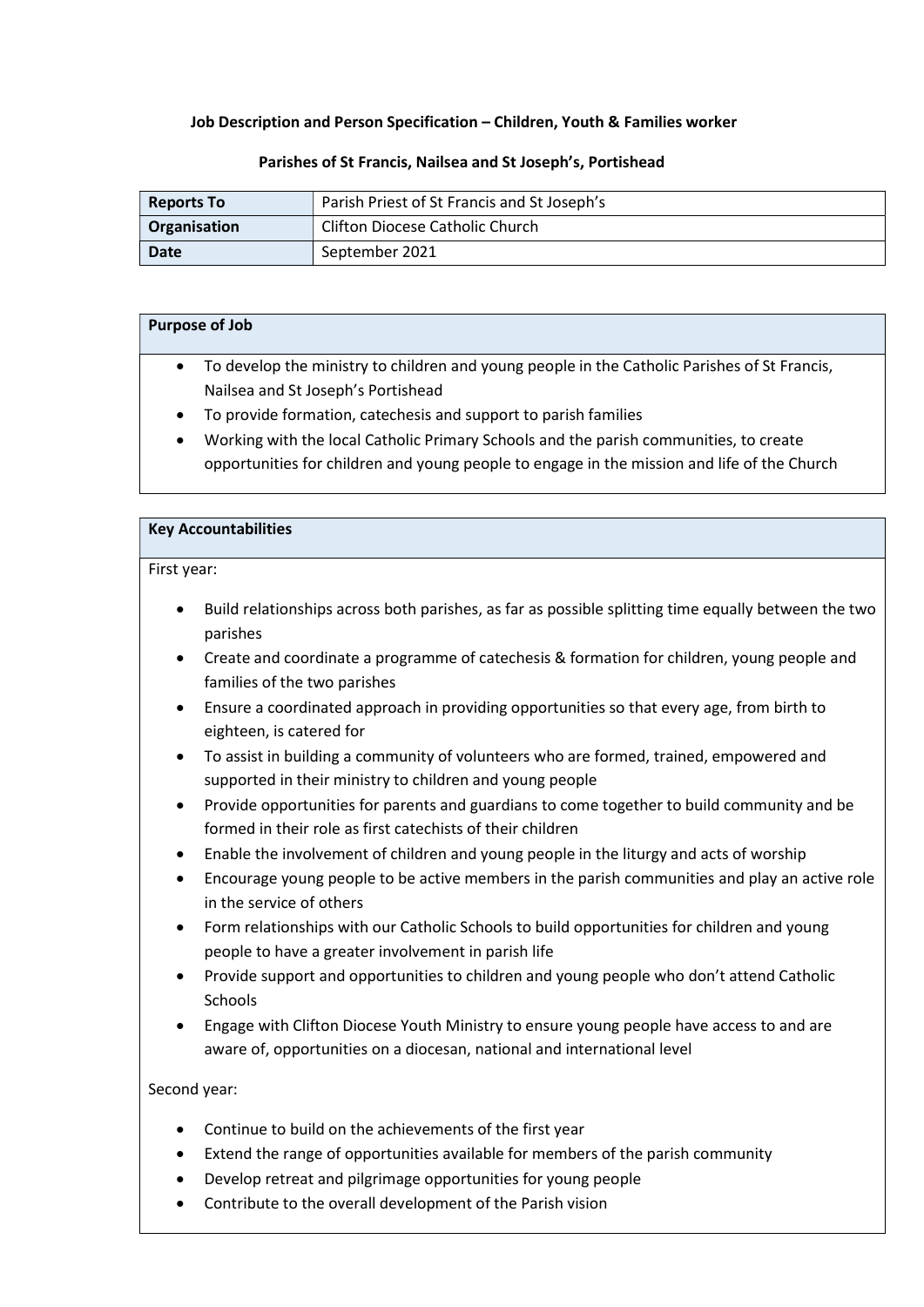## Knowledge, Skills and Experience

- Experience of working with children and young people
- Knowledge of the workings of a Catholic Parish
- Experience in delivering catechesis
- The ability to develop appropriate and sustainable relationships with members of a Parish community
- The ability to work independently and as part of a team
- Excellent organisation, administration and communication skills

| <b>Key Contacts</b>                                                                                     |                                                                                                                                                                                                                                       |  |  |
|---------------------------------------------------------------------------------------------------------|---------------------------------------------------------------------------------------------------------------------------------------------------------------------------------------------------------------------------------------|--|--|
| Internal                                                                                                | <b>External</b>                                                                                                                                                                                                                       |  |  |
| Parish Priest<br>$\bullet$<br>Pastoral support group<br>$\bullet$<br>Parish administration<br>$\bullet$ | Diocesan Director of Adult Education<br>$\bullet$<br>Head teacher and staff of both parish<br>$\bullet$<br><b>Primary Schools</b><br>Lay Chaplain of St Bede's Catholic<br>$\bullet$<br>College<br>Clergy of the Deanery<br>$\bullet$ |  |  |

#### Qualifications

- Educated to at least A Level standard or equivalent
- A qualification in Theology, Youth Ministry, Catechesis or Pastoral ministry is desired, but not essential

# PERSON SPECIFICATION

There is a Genuine Occupational Requirement for this post to be filled by a practising Catholic.

## Essential

A candidate should:

- have the ability to communicate with all ages
- be approachable and able to build trust and gain respect
- be passionate about Children, Youth & Family ministry
- have a deep and varied prayer life
- have a deep understanding of their own faith
- be self-motivated and able to manage their own workload and time
- have the ability to deal with the needs of different individuals, understanding when and how to seek additional support
- be able to act professionally, especially when dealing with the Safeguarding of children and young people
- arrange their own transport noting the distance between the two parishes